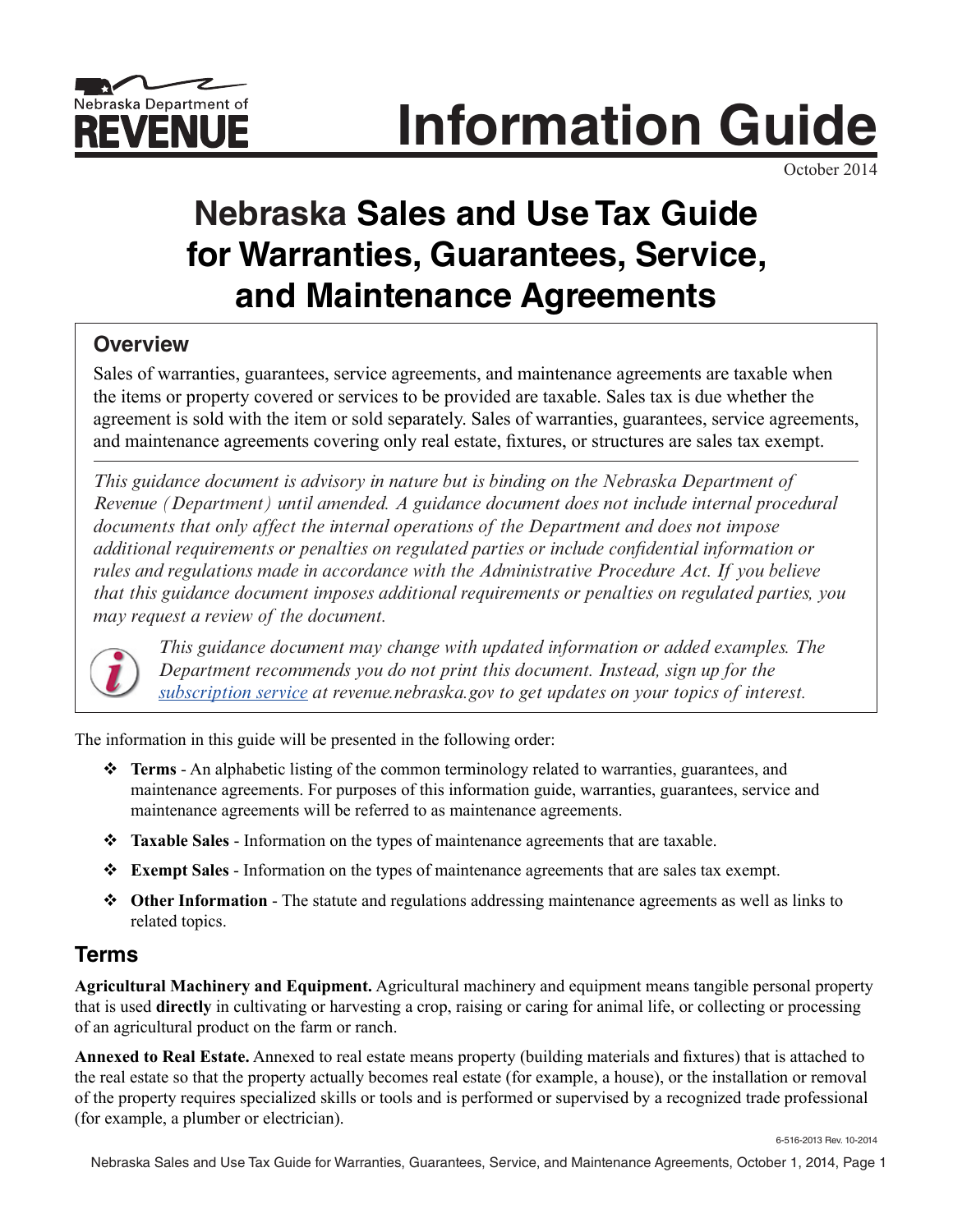**Building Materials.** Building materials mean any property, including fixtures, which will be annexed to land or an improvement to land.

**Contractor.** A contractor is any person who repairs property annexed to real estate, who annexes building materials and fixtures to real estate, or who arranges for the annexation.

**Durable Medical Equipment.** Durable medical equipment means equipment, including repair and replacement parts, that can withstand repeated use, is primarily and customarily used to serve a medical purpose, is not generally useful to a person in the absence of illness or injury, is appropriate for use in the home, and is not worn in or on the body.

**Fixture.** A fixture means a piece of equipment that must be annexed to a building or structure in order to properly function, yet remains identifiable as a separate item (for example, an air conditioner, water heater, furnace, garbage disposal, or built-in dishwasher).

**Maintenance Agreement.** A maintenance agreement is any contract or agreement to provide or pay for the inspection, maintenance, repair, or refurbishing of items for a stated period of time or interval of use. Maintenance agreements include contracts or agreements designated as warranties, extended warranties, guarantees, service agreements, maintenance agreements, or similar terms.

Maintenance agreement does not include any contract or agreement sold by a person operating under a certificate of authority from the Nebraska Department of Insurance and subject to the insurance premium tax.

**Manufacturing Machinery and Equipment.** Manufacturing machinery and equipment means equipment purchased by a person engaged in the business of manufacturing and used in manufacturing. Manufacturing machinery and equipment may be annexed to real estate. [Nebraska Sales and Use Tax Regulation 1-107, Manufacturing Machinery](https://revenue.nebraska.gov/sites/revenue.nebraska.gov/files/doc/legal/regs/1-107.pdf) [and Equipment Exemption p](https://revenue.nebraska.gov/sites/revenue.nebraska.gov/files/doc/legal/regs/1-107.pdf)rovides a description of the types of property that qualify as manufacturing machinery and equipment.

**Mobility Enhancing Equipment.** Mobility enhancing equipment means equipment that enables a person with a disability to enter, exit, or move from one place to another in his or her residence, and equipment installed on a motor vehicle to make the motor vehicle suitable for use by a person with a disability.

**Motor Vehicle.** Motor vehicle means any motor vehicle, trailer, or semitrailer that must be licensed for operation on the roads and highways of this state. Examples of motor vehicles include buses, cars, motorcycles, pickups, recreational vehicles, trailers, tractors and semitrailers, trucks, minitrucks, and vans. Motor vehicles do not include off-road equipment (for example, bulldozers, road graders, ATVs, boats, or snowmobiles).

**Prosthetic Device.** Prosthetic device means replacement, corrective, or supportive devices worn on or in the body to replace a missing portion of the body, prevent or correct physical deformity or malfunction, or support a weak or deformed portion of the body, and includes any repair or replacement parts.

**Structure.** A structure means any construction composed of building materials arranged and fitted together in some way and annexed to land (for example, buildings, bridges, street lights, television towers, water lines, billboards, or fences).

# **Taxable Sales of Maintenance Agreements**

The sale of a maintenance agreement is subject to tax if the property covered by the agreement is taxable. Maintenance agreements are taxable whether sold by the retailer of the property or by a third party. Taxable maintenance agreements include agreements covering:

- $\triangleleft$  Appliances (for example, refrigerators and washing machines);
- $\triangleleft$  Computer hardware and software, prewritten and custom;
- $\triangleleft$  Copiers, printers, and scanners;
- $\div$  Live plants (for example, check soil moisture, remove yellow leaves, clean plant);

Nebraska Sales and Use Tax Guide for Warranties, Guarantees, Service, and Maintenance Agreements, October 1, 2014, Page 2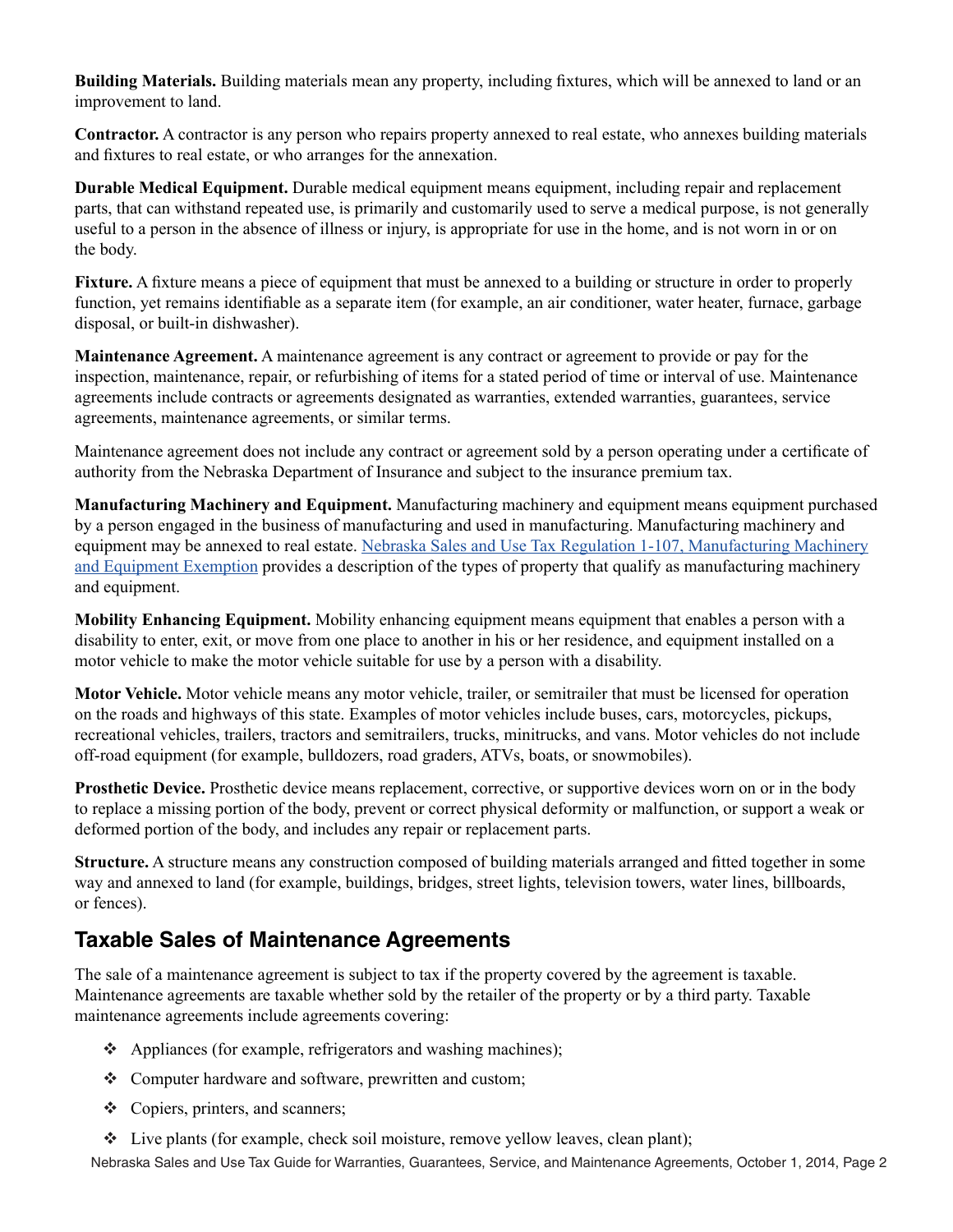- $\bullet$  Machinery, except for qualified manufacturing machinery and equipment or agricultural machinery and equipment;
- Mobile devices (for example, cell phones, pagers, Smartphones, PDAs, tablet computers); and
- $\div$  Motor vehicles.

Charges for maintenance agreements covering taxable property are subject to tax regardless of how the charges are invoiced. Whether the charge is included in the original sales price of the property, separately stated on the sales invoice, separately invoiced, or purchased at a later date, the charge is taxable.

**Parts and Labor.** Sales tax does not apply to repair or replacement parts, or repair labor when furnished under a maintenance agreement covering only tangible personal property. When the manufacturer of the tangible personal property being repaired is billed for parts and repair labor, the charge for the parts and repair labor is sales tax exempt.

**Example 1.** An appliance dealer sells a refrigerator for \$3,000. Included in the selling price is a manufacturer's warranty that will cover any repairs for one year. Tax is collected by the dealer on the full \$3,000. According to the terms of the warranty, in the event of failure of the refrigerator, the purchaser is required to pay a deductible of \$100 prior to the warranty coverage.

Within the first six months, the refrigerator needs a new condenser. The dealer must provide and install the new condenser. No sales tax is due on the purchase of the new compressor by the dealer as the warranty charge was taxed when the refrigerator was purchased. When the dealer bills the manufacturer of the refrigerator for the condenser and the labor to install it, no sales tax is due. However, the payment of the \$100 deductible by the purchaser is taxable.

## **Computer Software Maintenance Agreements**

Charges for maintenance agreements to maintain computer software that include free or reduced-price upgrades, enhancements, changes, modifications, or updates are taxable.

**Example 2.** A computer software company sells a software program to a customer for \$10,000. The company also sells an annual maintenance agreement for \$1,000. The maintenance agreement provides the customer, at no additional charge, with:

- Updates and enhancements to the software to increase operating speed and operating efficiency;
- Correction of inherent material errors in the software program; and
- Installation of any new release of the software.

The selling price of \$10,000 for the software program is taxable. In addition, the selling price of the maintenance agreement of \$1,000 is taxable.

## **Home Maintenance Agreements Covering Both Real Property and Tangible Personal Property**

Sales of home warranties and maintenance agreements are taxable if they are sold for one, nonitemized price and cover both tangible personal property (for example, washing machines or refrigerators), and buildings and fixtures (for example, roof, windows, hot water heaters, and furnaces).

**Parts and Labor.** The repair parts furnished for tangible personal property repairs may be purchased sales tax exempt. Contractors making repairs on this property owe sales or use tax on the building materials furnished to fulfill the terms of the agreement, regardless of the contractor's selected option. When a manufacturer of the tangible personal property, building materials, or fixtures is billed for parts or labor on either a taxable or exempt maintenance agreement, the charge is sales tax exempt.

See page 5 for "Maintenance Agreements That Do Not Provide Full Coverage For Parts and Labor" for more information.

Nebraska Sales and Use Tax Guide for Warranties, Guarantees, Service, and Maintenance Agreements, October 1, 2014, Page 3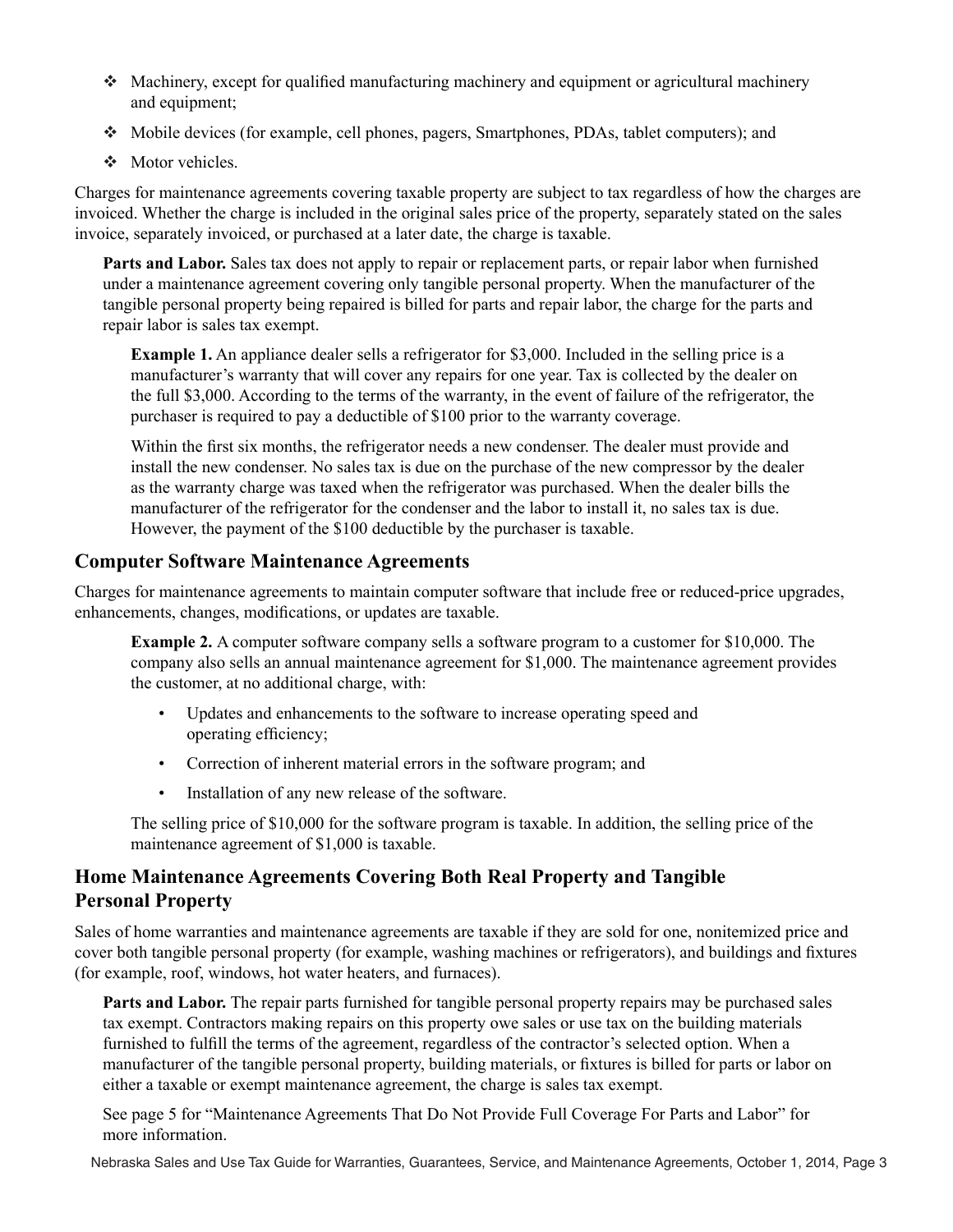## **Motor Vehicle and ATV/UTV Maintenance Agreements**

If a maintenance agreement covering a motor vehicle or an all-terrain (ATV) or utility type vehicle (UTV) is sold by the retailer of the vehicle, the charge for the agreement must be included as part of the selling price of the vehicle on the [Nebraska Sales/Use Tax/Tire Fee Statement for Motor Vehicles and Trailer Sales, Form 6 o](http://www.revenue.nebraska.gov/tax/current/fill-in/f_6.pdf)r [Nebraska Sales and](http://www.revenue.nebraska.gov/tax/current/fill-in/f_6atv.pdf)  [Use Tax Statement for All-Terrain Vehicle \(ATV\) and Utility-Type Vehicle \(UTV\) Sales, Form 6ATV](http://www.revenue.nebraska.gov/tax/current/fill-in/f_6atv.pdf). The purchaser must pay sales tax on the selling price of the vehicle and maintenance agreement to the county treasurer when the vehicle is registered or titled. If the maintenance agreement is sold at a later date by the vehicle retailer or by a third party, sales tax is due at the time the agreement is sold.

## **Additional Topics Related to Taxable Sales of Maintenance Agreements**

**Inspections That Are Part of a Maintenance Agreement.** Maintenance agreements that include periodic inspections are taxable.

**"Labor Only" Maintenance Agreements.** Maintenance agreements which provide only repair labor are subject to sales tax in the same manner as agreements which provide for both parts and labor.

**Mandatory or Optional Maintenance Agreements.** Sales of maintenance agreements covering taxable property are subject to sales tax regardless of whether the agreement is mandatory, where the customer is obligated to purchase the agreement as a condition of the retail sale; or optional, where the customer is not obligated to purchase the agreement.

**Renewals or Extensions of Maintenance Agreements.** A charge for the renewal or extension of a taxable maintenance agreement is also taxable.

# **Exempt Sales of Maintenance Agreements**

Sales of maintenance agreements covering only real estate, fixtures, or structures are sales tax exempt.

**Parts and Labor.** Persons repairing real estate, fixtures, or structures are contractors. The contractor owes sales or use tax, regardless of the contractor option selected, on building materials furnished to fulfill the terms the agreement.

**Example 3.** A business purchases a maintenance agreement covering the roof of their office building. The sale of the agreement is sales tax exempt.

When a roofing contractor performs a repair on the roof that is fully covered by the maintenance agreement, sales or use tax applies to the materials used, depending on the option elected by the contractor. The building is located in a city that imposes a local sales tax of 1.5%.

| Materials purchased by contractor (shingles, nails)      | \$2,000 |
|----------------------------------------------------------|---------|
| *State sales or use tax due $(\$2,000 \text{ X } 5.5\%)$ | 110     |
| *Local sales or use tax due $(\$2,000 \text{ X } 1.5\%)$ | 30      |
| Total amount due                                         | \$2,140 |

\*Option 1 and Option 3 contractors remit use tax; Option 2 contractors pay sales tax to materials supplier.

See page 5 for "Maintenance Agreements That Do Not Provide Full Coverage For Parts and Labor" for more information.

## **Agricultural Machinery and Equipment**

Maintenance agreements covering agricultural machinery and equipment used in commercial agriculture are sales tax exempt. In addition, any repair or replacement parts furnished under the terms of the agreement are not taxable to the dealer or repairperson. Separately stated charges for repair labor on agricultural machinery and equipment are sales tax exempt.

Nebraska Sales and Use Tax Guide for Warranties, Guarantees, Service, and Maintenance Agreements, October 1, 2014, Page 4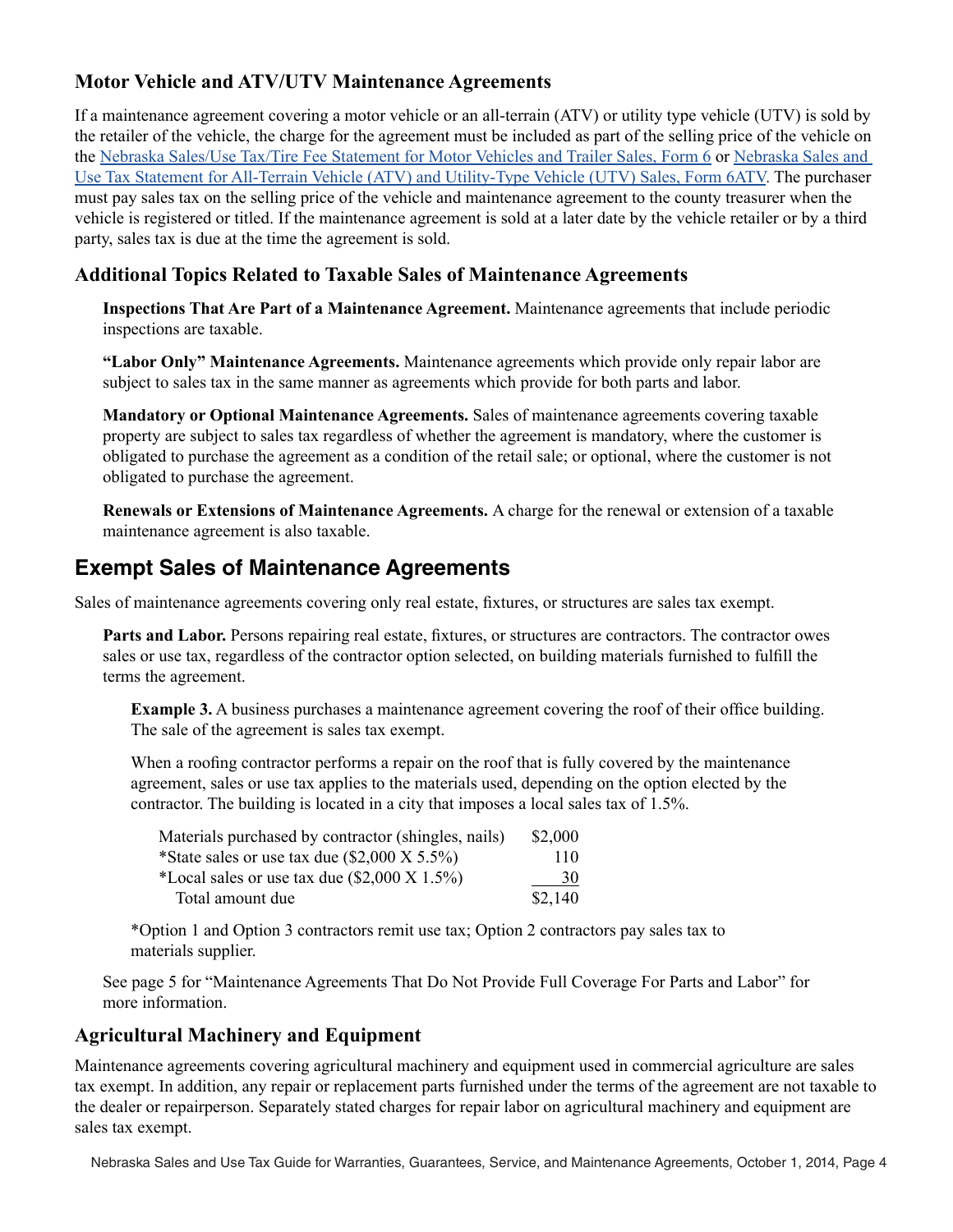## **Durable Medical Equipment, Mobility Enhancing Equipment, and Prosthetic Devices**

Maintenance agreements covering sales tax exempt durable medical equipment, mobility enhancing equipment, and prosthetic devices are sales tax exempt. Repair labor or replacement parts furnished under the terms of the agreement are also sales tax exempt.

#### **Technical Support for Computer Software**

Charges for technical, phone, or help desk support services for computer software, which are provided separately from a service or maintenance agreement, are not taxable as long as they are not associated with any software enhancements, changes, modifications, updates, applications, patches, scripts, fixes, or upgrades.

#### **Loaner Vehicles**

When a motor vehicle dealer, in connection with repairs performed under a maintenance agreement, provides a loaner vehicle to the customer and the dealer is reimbursed by the vehicle manufacturer, the reimbursement is sales tax exempt.

#### **Manufacturing Machinery and Equipment**

Maintenance agreements covering exempt manufacturing machinery and equipment are sales tax exempt. Repair or replacement parts furnished under the terms of the agreement are also sales tax exempt unless purchased by an Option 2 or Option 3 contractor for use on annexed property.

## **Other Information on Maintenance Agreements**

#### **Maintenance Agreements That Do Not Provide Full Coverage for Parts and Labor**

**Tangible Personal Property.** If a maintenance agreement covering tangible personal property **does not provide for full coverage** of parts and repair labor, any amount charged to the customer is taxable.

**Example 4.** A maintenance agreement covering a refrigerator provides full coverage for the repair parts for the condenser but does not cover the labor to repair or replace the condenser. Sales tax applies to any charge to the owner of the refrigerator for the repair labor. A deductible amount that is due to the repairperson is taxable.

**Real Property.** If a maintenance agreement covering real estate, fixtures, or structures **does not provide for full coverage** of building materials or labor:

- An Option 1 contractor must collect tax on amounts charged to the customer for building materials furnished to fulfill the terms of the agreement; separately stated labor charges are sales tax exempt. However, if the total amount charged by the Option 1 contractor does not itemize the materials from the labor charge, the total amount charged is taxable.
- Any amount charged to the customer by an Option 2 or Option 3 contractor for either building materials or labor is exempt. However, the Option 2 or Option 3 contractor still owes sales or use tax on the building materials. For more information on the contractor options, review [Reg-1-017, Contractors.](https://revenue.nebraska.gov/sites/revenue.nebraska.gov/files/doc/legal/regs/1-017.pdf)

**Motor Vehicles.** If a maintenance agreement covering a motor vehicle does not provide full coverage of parts and repair labor, any amount charged to the customer for parts is taxable and any amount charged for labor is sales tax exempt.

A deductible amount that is due to the repairperson is for a motor vehicle repair and is sales tax exempt.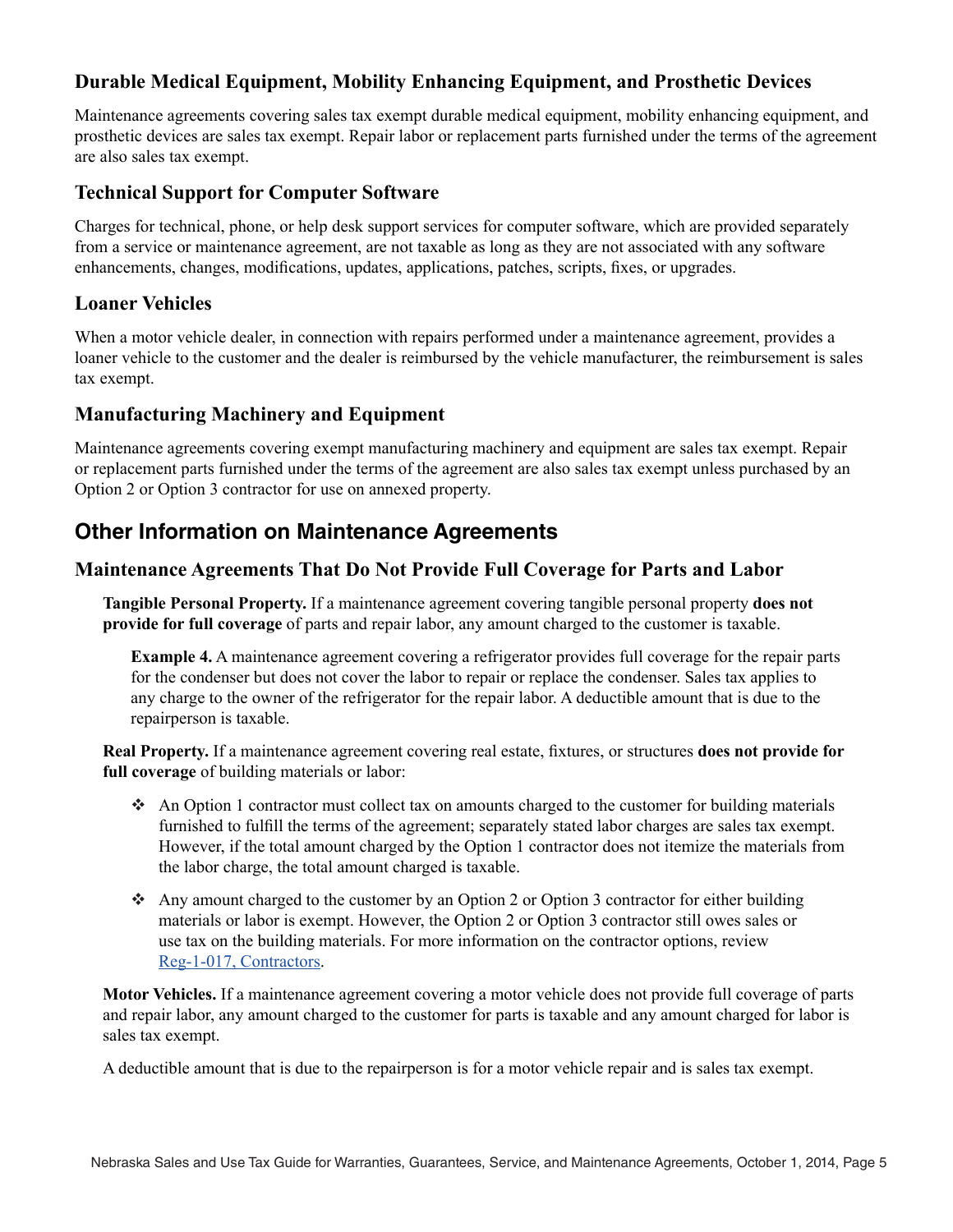## **Sales of Maintenance Agreements to Certain Exempt Entities**

The sale of a maintenance agreement to a qualified exempt entity (for example, a Nebraska-licensed nonprofit educational institution or hospital) is not subject to sales tax if the entity furnishes the retailer of the agreement with a properly completed [Nebraska Resale or Exempt Sale Certificate, Form 13](http://www.revenue.nebraska.gov/tax/current/fill-in/f_13.pdf). For maintenance agreements covering annexed property, the exempt entity must also furnish the Option 2 or Option 3 contractor with a properly completed [Purchasing Agent Appointment, Form 17,](http://www.revenue.nebraska.gov/tax/current/fill-in/f_17.pdf) which allows the contractor to purchase the building materials which will be used to make the necessary repairs sales tax exempt. The Form 17 is valid for one year from the date it is issued. An Option 1 contractor needs to obtain only the Form 13 to exempt the sale of the building materials to the exempt organization.

## **Sourcing the Sale of Maintenance Agreements**

Maintenance agreements are subject to sales tax at the rate imposed at the location of the property covered by the agreement at the time of the sale of the agreement.

**Example 5.** Customer A purchases a new computer and maintenance agreement covering the computer at an electronics store. The sale of the computer and maintenance agreement are subject to sales tax at the tax rate imposed at the store's location.

**Example 6.** Customer B purchases a computer and maintenance agreement from an Internet retailer. The computer is delivered to the customer's residence. The sale of the computer and maintenance agreement are subject to sales tax at the rate imposed at the customer's residence. If the retailer does not collect the applicable state and local sales tax, the purchaser must pay the use tax directly to the Department. See the "Use Tax" section below.

# **Contractor or Repairperson Purchases of Repair and Replacement Parts for Resale**

To purchase repair and replacement parts for resale, the contractor or repairperson must furnish the supplier with a properly complete Form 13, Section A.

Retailers of maintenance agreements are the consumers of equipment, furniture, supplies, and taxable services used in their normal course of business. As consumers, the retailers must pay sales or use tax at the time they purchase these items and services. See [Reg-1-007, Gross Receipts Defined](https://revenue.nebraska.gov/sites/revenue.nebraska.gov/files/doc/legal/regs/1-007.pdf) for a list of taxable services. If the retailer of the equipment, furniture, etc., does not collect the state or local sales tax, the consumer is responsible for remitting the applicable state and local use tax on the cost of the property purchased.

# **Use Tax**

If a retailer of maintenance agreements does not collect sales tax on a taxable maintenance agreement, then the purchaser must remit use tax directly to the Department on the cost of the agreement. Use tax is due at the rate imposed at the location of the property covered by the agreement at the time of the sale of the agreement. For additional information on use tax, see [Reg-1-002, Consumer's Use Tax.](https://revenue.nebraska.gov/sites/revenue.nebraska.gov/files/doc/legal/regs/1-002.pdf)

# **General Information**

**Obtaining a Permit.** A Nebraska Sales Tax Permit is obtained by completing a [Nebraska Tax Application,](http://www.revenue.nebraska.gov/tax/current/fill-in/f_20.pdf) Form 20, and returning it to the Department.

**Remitting the Tax.** Sales tax collected from customers is remitted using the [Nebraska and Local Sales and Use Tax](http://www.revenue.nebraska.gov/tax/current/fill-in/f_10_rev10-2014.pdf) [Return, Form 10](http://www.revenue.nebraska.gov/tax/current/fill-in/f_10_rev10-2014.pdf). Retailers of maintenances agreements may be required to e-file the Form 10 and pay electronically. Information on electronic filing mandates can be found on the Department's [website](https://revenue.nebraska.gov/).